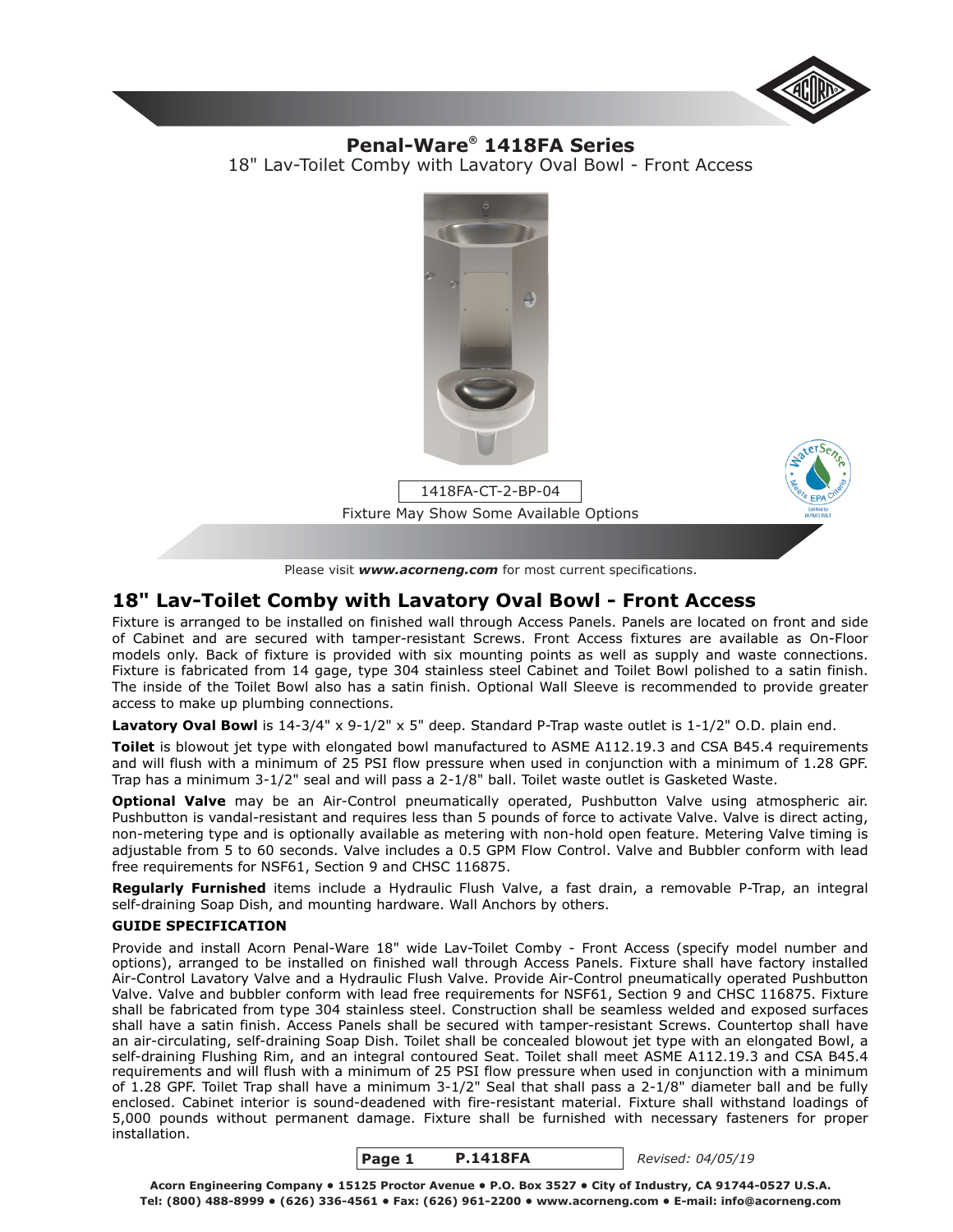

# NOTES:

- PUSHBUTTONS SHOWN -04 HOT & COLD LAVY 1.
- 2. LAVY -BP PENAL BUBBLER SHOWN
- HYDRAULIC FLUSH VALVE 3. PUSHBUTTON SHOWN
- 4. ACCESS PANELS
- 5. WALL MOUNTING ANCHORS (BY OTHERS)



1418FA-AL-2-BP-04 SHOWN (-AR OPPOSITE) 1418FA-CT-2-BP-04



**Page 2 P.1418FA** *Revised: 04/05/19*

**Acorn Engineering Company • 15125 Proctor Avenue • P.O. Box 3527 • City of Industry, CA 91744-0527 U.S.A. Tel: (800) 488-8999 • (626) 336-4561 • Fax: (626) 961-2200 • www.acorneng.com • E-mail: info@acorneng.com**